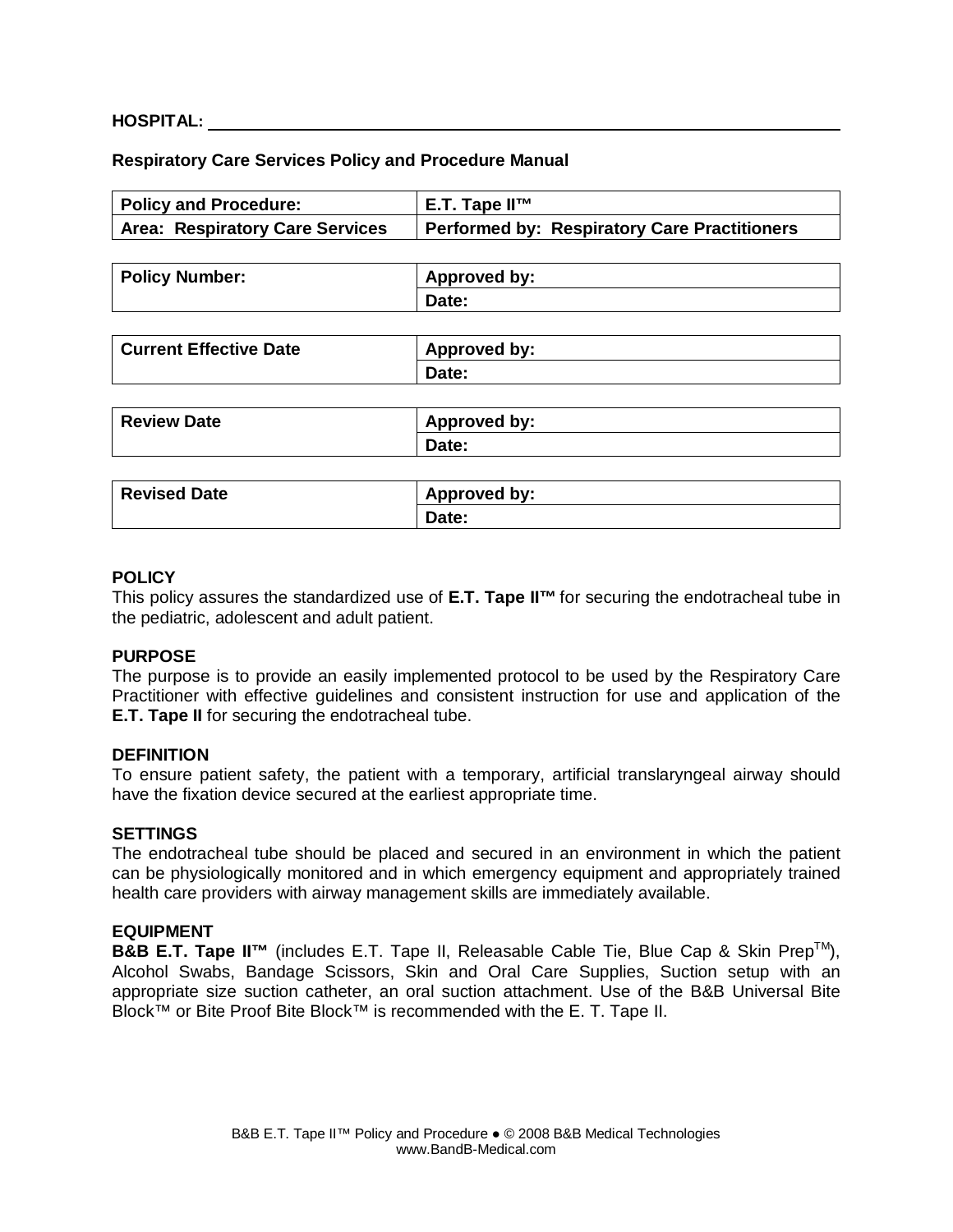# **PROCEDURE**

## **A: Application/Preparation Steps**

- 1. Note endotracheal tube placement at either the nare or gum line and compare with existing charting as to proper depth. If this is a new endotracheal tube placement, auscultate to assure bilateral breath sounds and a proper reading using an  $ETCO<sub>2</sub>$ device. If possible, ascertain tube placement with an X-Ray prior to taping.
- 2. Clean the patient's face to remove all secretions & moisture from the application area. Application area is the area between the nose & upper lip laterally along the face to beneath the ear lobes.
- 3. Clean the endotracheal tube from point of placement to its distal end to remove all moisture and secretions.
- 4. Wipe & clean both application areas on the face and the endotracheal tube with an alcohol prep and fan dry the areas.
- 5. Place the endotracheal tube in the appropriate position in the mouth. Positioning of the endotracheal tube must be changed in the mouth, from side to center to side every tape change to prevent tissue erosion and facilitate oral care.

# **B: Application/ Action Steps**

- 1. Apply Skin Prep<sup>TM</sup> to both the facial skin and endotracheal tube application areas. Fan dry for at least 25 seconds. Refer to Figure 1.
- 2. Peel the backing from Part A of the E.T. Tape II. Apply that section on the desired area of the face/upper lip with the connecting leg part of the tab centered over the endotracheal tube.
- 3. Check that the endotracheal tube is at the proper centimeter mark with the appropriate anatomical landmark.
- 4. Place the centered tab section onto the prepped area of the endotracheal tube; then tightly wrap the short part of the T-Tab to the tube in counter clockwise direction around the prepped endotracheal tube area. Be sure to tightly wrap evenly without any wrinkles or gaps.
- 5. Immediately, tightly wrap the long leg of the T-Tab in a clockwise direction overlapping the short leg of the T-Tab. When wrapping, do not allow any wrinkles or gaps to occur between the adhesive layers and the endotracheal tube surface.
- 6. Pass the remaining ET Tape II sections B and C behind the patient's neck, under and around both earlobes. Place Part C over Part A to check the length. If patient is small and if necessary, the ET Tape II may be trimmed at this point.
- 7. Peel the backing off of Part C and while holding Part A with a finger pull the ET Tape II taut. Then overlap and apply Part A onto the face and Part C, depending on head circumference.
- 8. Firmly apply pressure with a smoothing action to ALL AREAS with adhesive that have contact with the skin.
- 9. After the endotracheal tube position is confirmed, take the Releasable Cable Tie. Refer to Figure 2 and wrap the Tie around the T-Tab on the endotracheal tube and Universal Bite Block (if used in tandem), then pull Cable Tie taut. Trim off the excess from the Cable Tie beyond 1/2 inch above the retaining unit and place the Blue Cap on the cut end of the Cable Tie. Refer to Figure 3.
- 10. Periodically inspect the device for proper adhesion and the Cable Tie for secure retention.
- 11. To release the Cable Tie, grasp the head of the Cable Tie and the ET Tube and remove the Blue Cap. Deflect the release and push the excess tab through the cable port.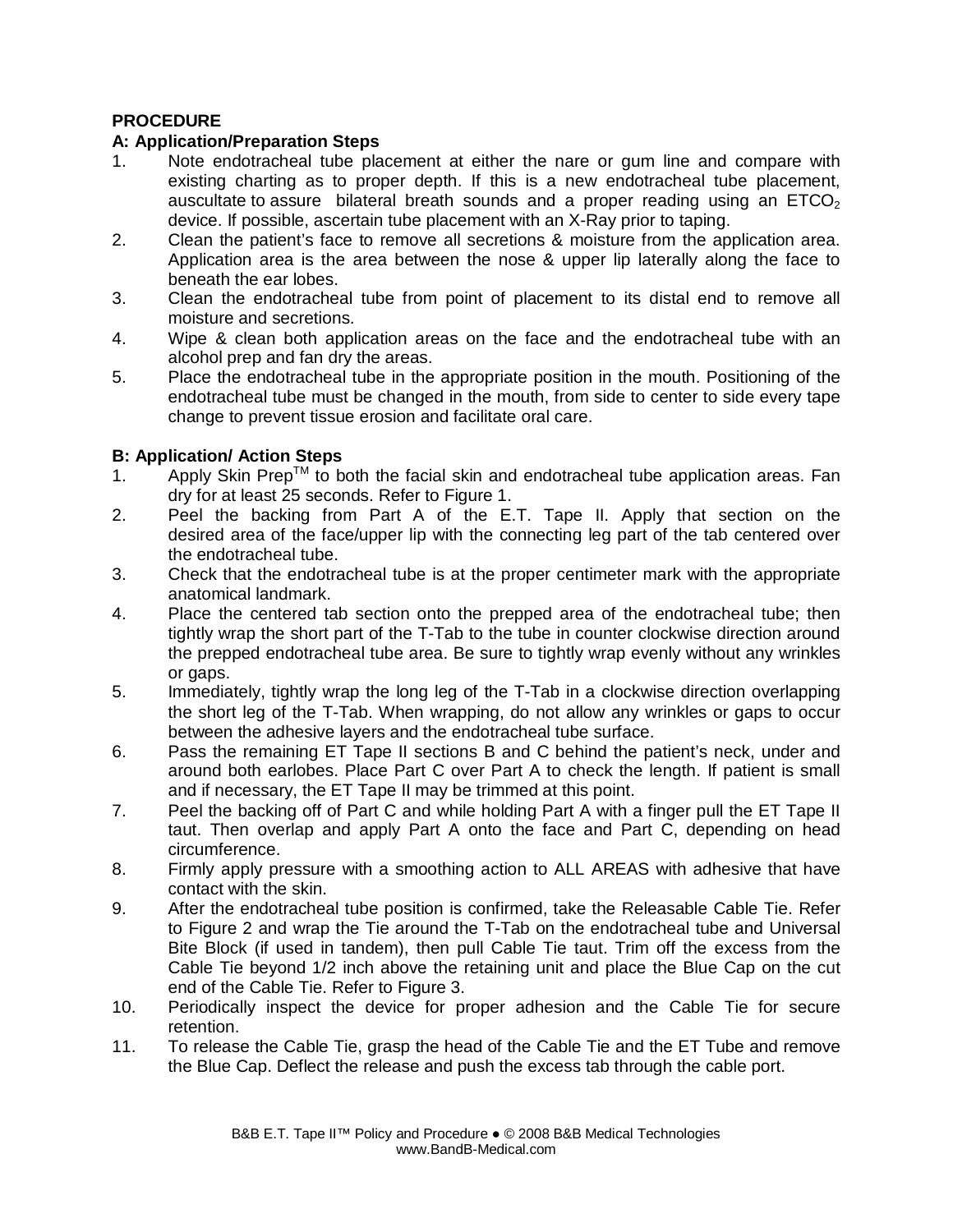# **C: Documentation**

 Chart the Time, Date, endotracheal tube size and cm marking at the appropriate anatomical landmarks on the Ventilator flow Sheet.

## **D: Removal and Changing of E.T. Tape II**

- 1. Prior to removing the ET Tape II, remove the Blue Cap and release the Cable Tie as shown in Figure 4.
- 2. Refer to Figure 1.Gently take Part C and peel it off of Part A and the face. When Part C is loose, stabilize the endotracheal tube and pull Part C Tape from behind the patient's neck by reaching by the earlobe on the Part A side.
- 3. While stabilizing the endotracheal tube, gently un-wrap the T-Tab in a counter clockwise motion.
- 4. Once the T-Tab is removed from the endotracheal tube, gently peel Part A from the patient's face. Refer to Figure 1.
- 5. Wash and provide the patient's face and neck with the appropriate skin care.

## **E: Precautions and Adverse Effects**

- 1. Possible Adverse effects are tube slippage and possible inadvertent extubation.
- 2. Periodically inspect the E.T. Tape II and patient Q-shift, prn or more frequently. In the event that the patient is diaphoretic, has copious oral secretions, loss of adhesion on the patient's face or endotracheal tube may occur, immediately replace the ET Tape II if this occurs. A spare is recommended at the bedside.
- 3. Periodically inspect the space between the neckband of the ET Tape II and the patient's neck. It should be snug enough to allow one finger to be inserted and no more. If it is too tight or too loose, replace immediately.
- 4. Periodically inspect the skin area under the adhesive backing to help prevent injury to the underlying tissue due to unrelieved pressure.
- 5. Never use Benzoin or other adhesive enhancing product in conjunction with this or any other Acrylic Hypo-Allergenic Adhesive product, always use Skin Prep™ supplied.
- 6. The ET Tape II should not be used by persons shown to be allergic to the adhesive.
- 7. After providing skin care make sure the adhesive contact areas are completely dry and are not oily.
- 8. Do not wrap the endotracheal tube Pilot Balloon line in the ET Tape II.
- 9. Do not pull the Cable Tie tight with any other device except two fingers. If pulled too tight the endotracheal tube may hourglass and alter the inner diameter of the endotracheal tube. This can be noted by a significant dip in the endotracheal tube surface on either side of the Cable Tie.
- 10. Support the ventilator tubing to reduce pressure on the endotracheal tube.
- 11. The ET Tape II is intended for single patient use.